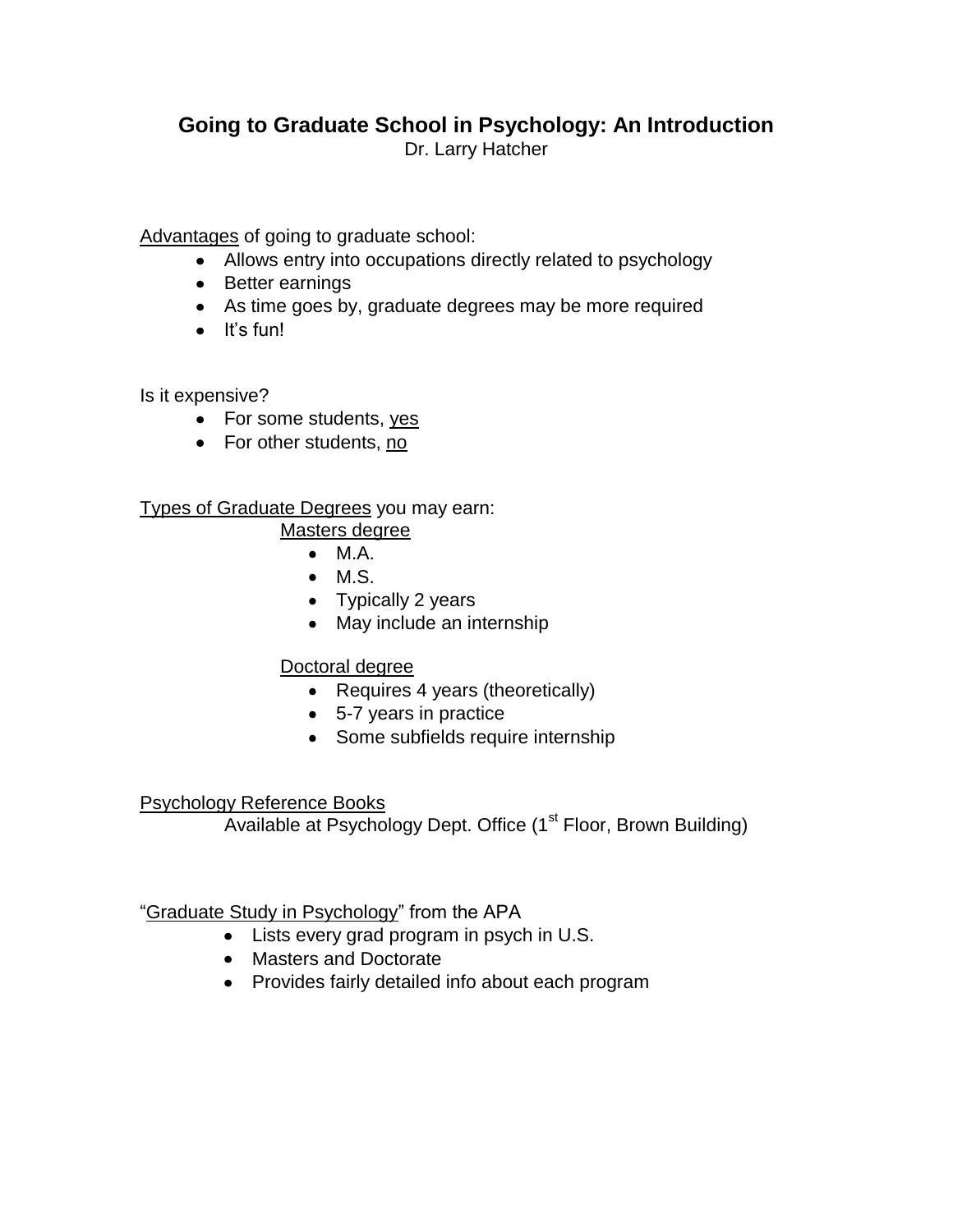"Getting In" from the APA (221 pp)

- Very comprehensive
- Is grad school right for you?
- What are your chances?
- Choosing programs
- Applying to programs
- Timetable

"Career Paths in Psychology" Edited by Robert J. Sternberg

- Focuses on careers that require graduate degrees
- Great variety of subfields (Academic careers, clinical, counseling, community, research, government, school, industrial, consumer, human factors, military, health)
- On reserve

Process of Applying to Graduate School

- See Psych Dept. Handout for Details
- I will mention a few important points

For graduate programs, deadlines are usually **December** through **February** to begin the following fall

If there is still time, get involved in a research project outside of class:

Your own independent project

Or

As an assistant to a faculty member on her or his project

You must take the GRE test

• Go to web site [www.gre.org](http://www.gre.org/)

You must study for the GRE

 $\bullet$  A lot

Get a GRE-prep book from bookstore or Amazon.com

Ideally:

- Study all summer
- Take it at end of summer